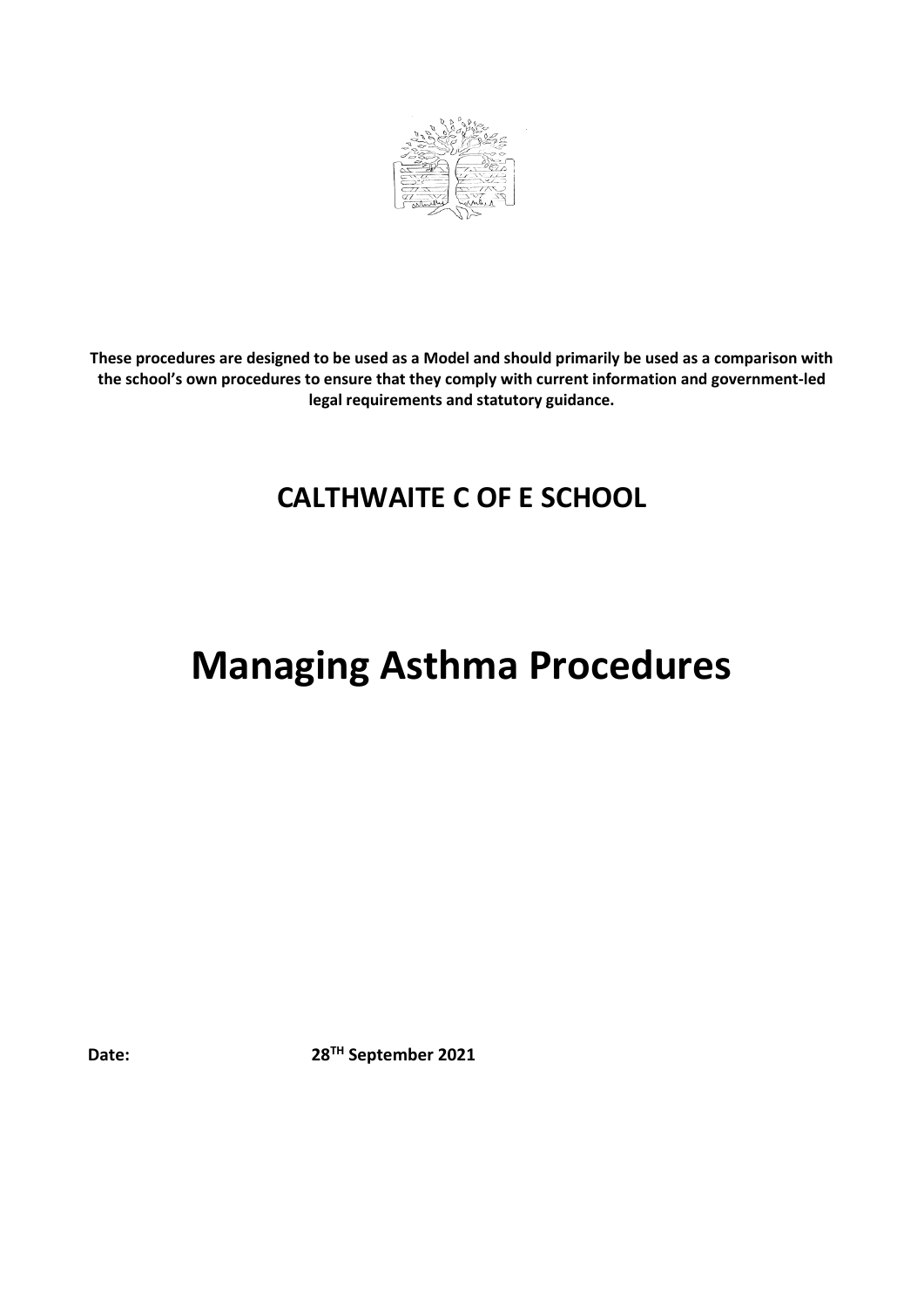**The information in the table below details earlier versions of this document with a brief description of each review and how to distinguish amendments made since the previous version date (if any).**

| Version<br>Number | <b>Version Description</b> | Date of<br>Revision |
|-------------------|----------------------------|---------------------|
| $\mathbf 1$       | Original                   | Dec 2013            |
| $\overline{2}$    | Reviewed - Link updated    | October 2019        |
| 3                 |                            |                     |
|                   |                            |                     |
|                   |                            |                     |
|                   |                            |                     |
|                   |                            |                     |
|                   |                            |                     |
|                   |                            |                     |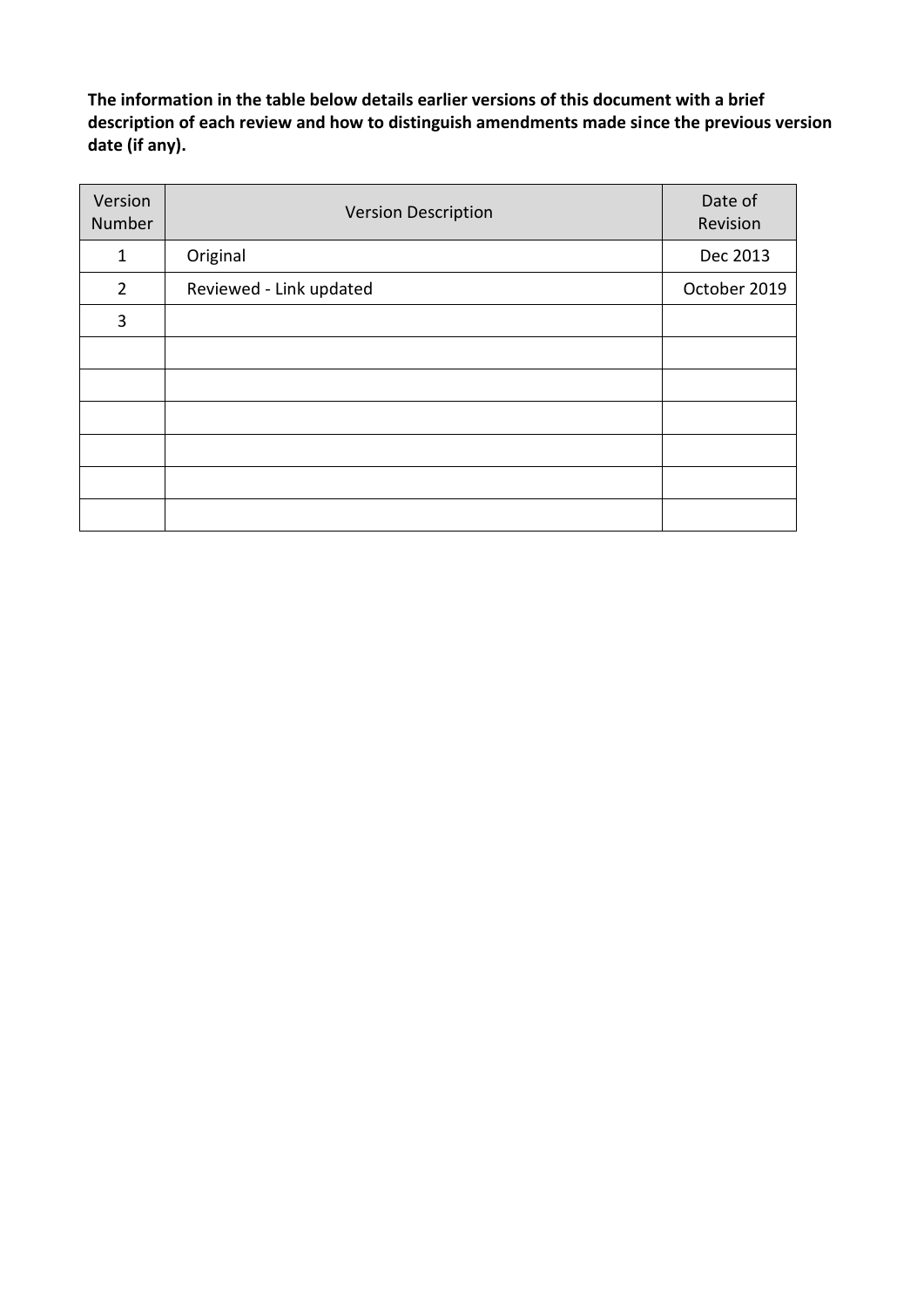# **Contents**

| 2. |  |
|----|--|
| 3. |  |
|    |  |
|    |  |
|    |  |
|    |  |
|    |  |
|    |  |
|    |  |
|    |  |
|    |  |
|    |  |

# Appendix A - Sample Letter to Parents/Guardians of Pupils Diagnosed with Asthma

#### Appendix B - Sample Asthma Care Plan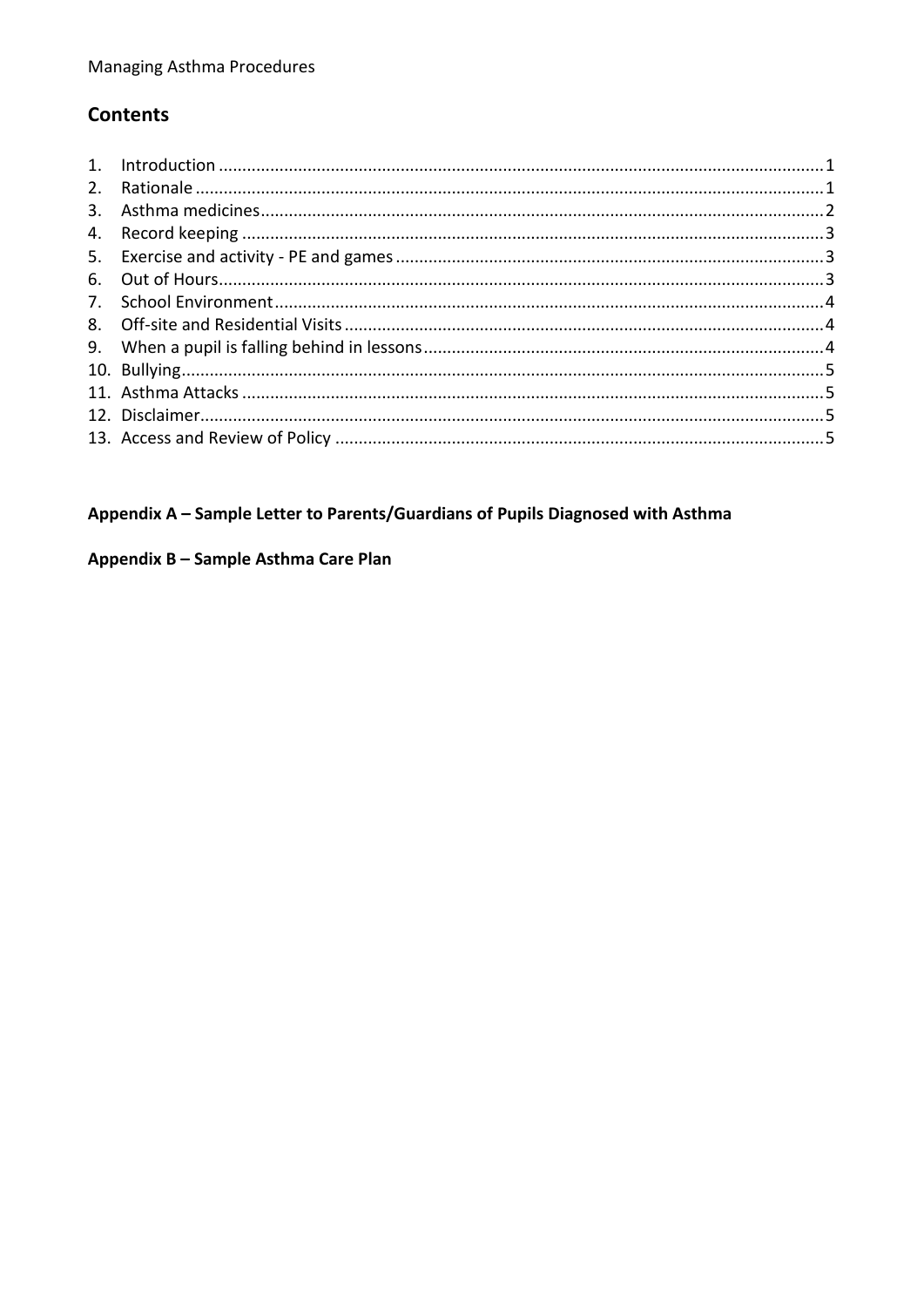Managing Asthma Procedures

**This page is intentionally blank for printing purposes**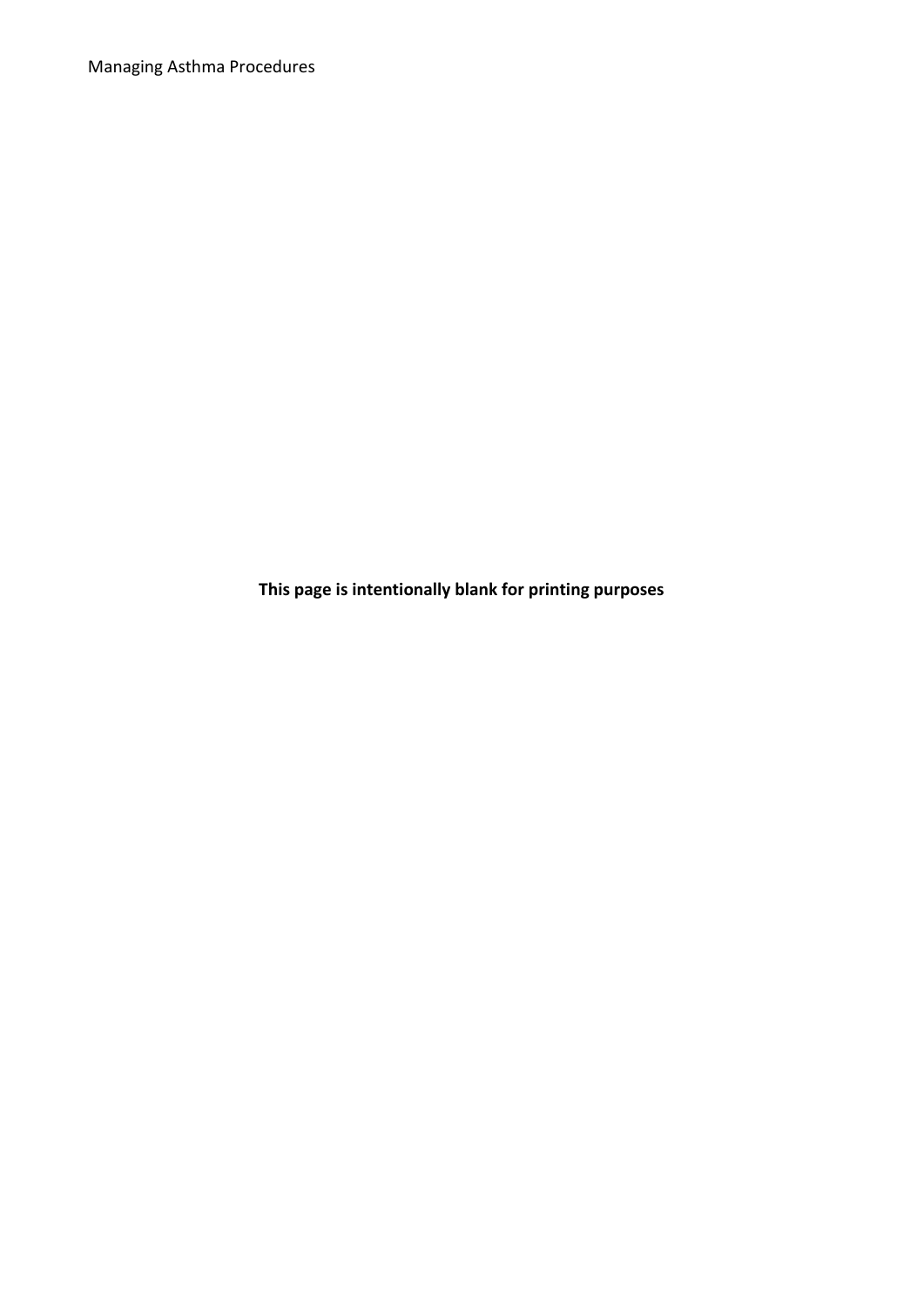#### <span id="page-4-0"></span>**1. Introduction**

Asthma is a condition that affects the airways – the small tubes that carry air into and out of the lungs. Asthma symptoms include coughing, wheezing, tightness of the chest and shortness of breath – however not every individual will get these symptoms.

Asthma sufferers have airways that are almost always red and sensitive (inflamed). Their airways can react badly when the individual has a cold or other viral infection or comes into contact with an asthma trigger.

A trigger is anything that irritates the airways and causes the symptoms of asthma to appear. There are many triggers including, colds, viral infections, house-dust mites, pollen, cigarette smoke, furry of feathered creatures, exercise, air pollution, laughter and stress. Asthma is different in each individual and young people should try to get to know their own triggers and stay away from them or take precautions.

When someone with asthma comes into contact with a trigger that affects their asthma the airways do three things.

- 1. The airway lining begins to swell
- 2. It secretes mucus
- 3. The muscles surrounding the airways begin to get tighter

These three effects combine to make the tubes very narrow, making it difficult to breathe normally. This results in asthma symptoms such as coughing, wheezing, shortness of breath and tightness in the chest – an asthma attack. It is at this point that the young person will need to take their reliever inhaler medication.

Asthma varies in severity with some young people experiencing an occasional cough or wheeze whereas for others the symptoms may be much more severe. Avoiding known triggers where appropriate and taking the correct medication can usually control asthma effectively. However some young people with asthma may have to take time off school or have disturbed sleep due to their symptoms, making them tired in class and perhaps resulting in a lack of concentration.

### <span id="page-4-1"></span>**2. Rationale**

Calthwaite C of E recognises that asthma is a widespread, serious but controllable condition affecting many pupils in school. We also accept that there will be members of staff who have been diagnosed with asthma.

#### **These procedures deal mainly with the management of asthma among pupils, where staff or other adults coming into school have been diagnosed with asthma, any risk management will be dealt with separately via our HR procedures.**

Calthwaite C of E positively welcomes all pupils with asthma and encourages them to achieve their potential in all aspects of school life by having clear procedures which are understood by school staff, other adults, employers (the LA or Governing Body) and pupils. All new staff and other adults are made aware of the procedures at their Induction.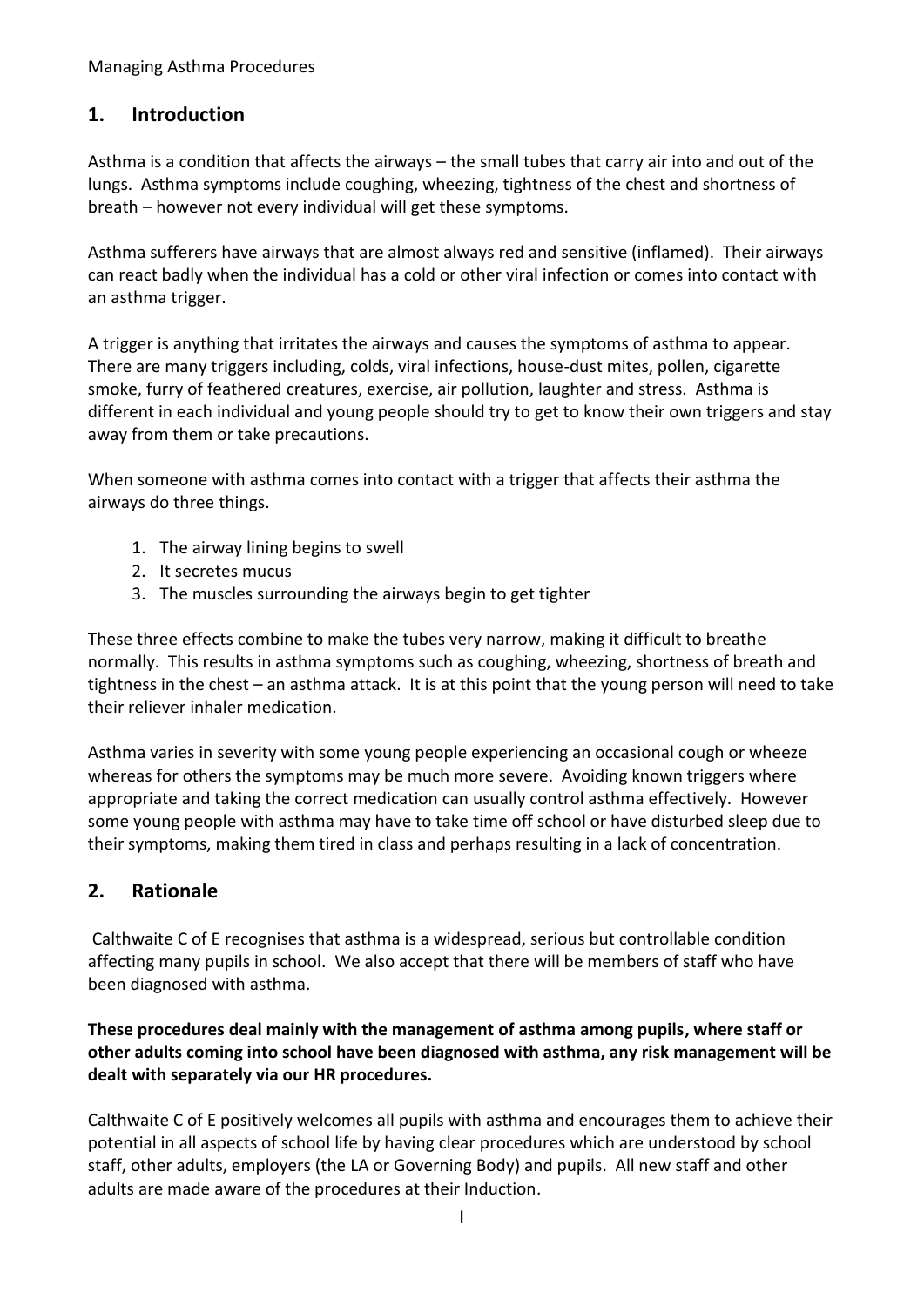In order that pupils diagnosed with asthma are fully integrated into school life, we will:-

- ensure that those with asthma can and do participate fully in all aspects of school life, including P.E., design technology, science, visits, outings or field trips and other extended school activities;
- recognise that those with asthma need immediate access to their reliever inhaler at all times;
- keep a record of all those diagnosed with asthma and the medicines they take
- ensure that the whole school environment, including the physical, social, sporting and educational environment, is favourable to those with asthma;
- where required, ensure that a semi-private area is provided for pupils who are uncomfortable taking their medication in front of others;
- ensure that all pupils understand asthma so that they can support their peers; and so those with asthma can avoid the stigma sometime attached to this condition;
- ensure that all staff and other adults working in the school and who come into contact with pupils with asthma know what to do in the event of a pupil having an asthma attack;
- take steps to ensure that pupils with asthma are not being bullied by others and apply our anti-bullying procedures to prevent this;
- work in partnership with all interested parties including the school's governing body, all school staff and other adults, the school nurse, parents/carers, other employers of adults working in the school (e.g. cleaning and catering staff), Health Authority staff and pupils to ensure these procedures are, implemented and maintained successfully.

### <span id="page-5-0"></span>**3. Asthma medicines**

- Immediate access to reliever medicines is essential. Pupils with asthma are encouraged to carry their reliever inhaler as soon as the parent/carer, GP or asthma nurse and class teacher agree they are mature enough. The reliever inhalers of younger children are kept in their classroom.
- Parents/carers are asked to ensure that the school is provided with a labelled spare reliever inhaler and spacer device if required by pupil. The class teacher will hold this separately in case the pupils own inhaler runs out, or is lost or forgotten. All inhalers must be labelled with the child's name by the parent/carer.
- School staff will check the expiry date on all spare inhalers every six months. It is the responsibility of the parent/guardian to ensure that any medication provided by them for their child is 'in date'. Where reasonably possible, parents/guardians will be informed if the 'Use-by date' is expired.
- The parent/guardian will be informed if it appears that their child is using their reliever inhaler more often than usual.
- If a pupil suffers an asthma attack, the parent/guardian will always be informed, even if a full recovery is made and the pupil continues as normal for the remainder of the school day. This may be by telephone during the day, face to face at the end of the school day or via a note home with the pupil, depending on the age and comprehension of the pupil concerned.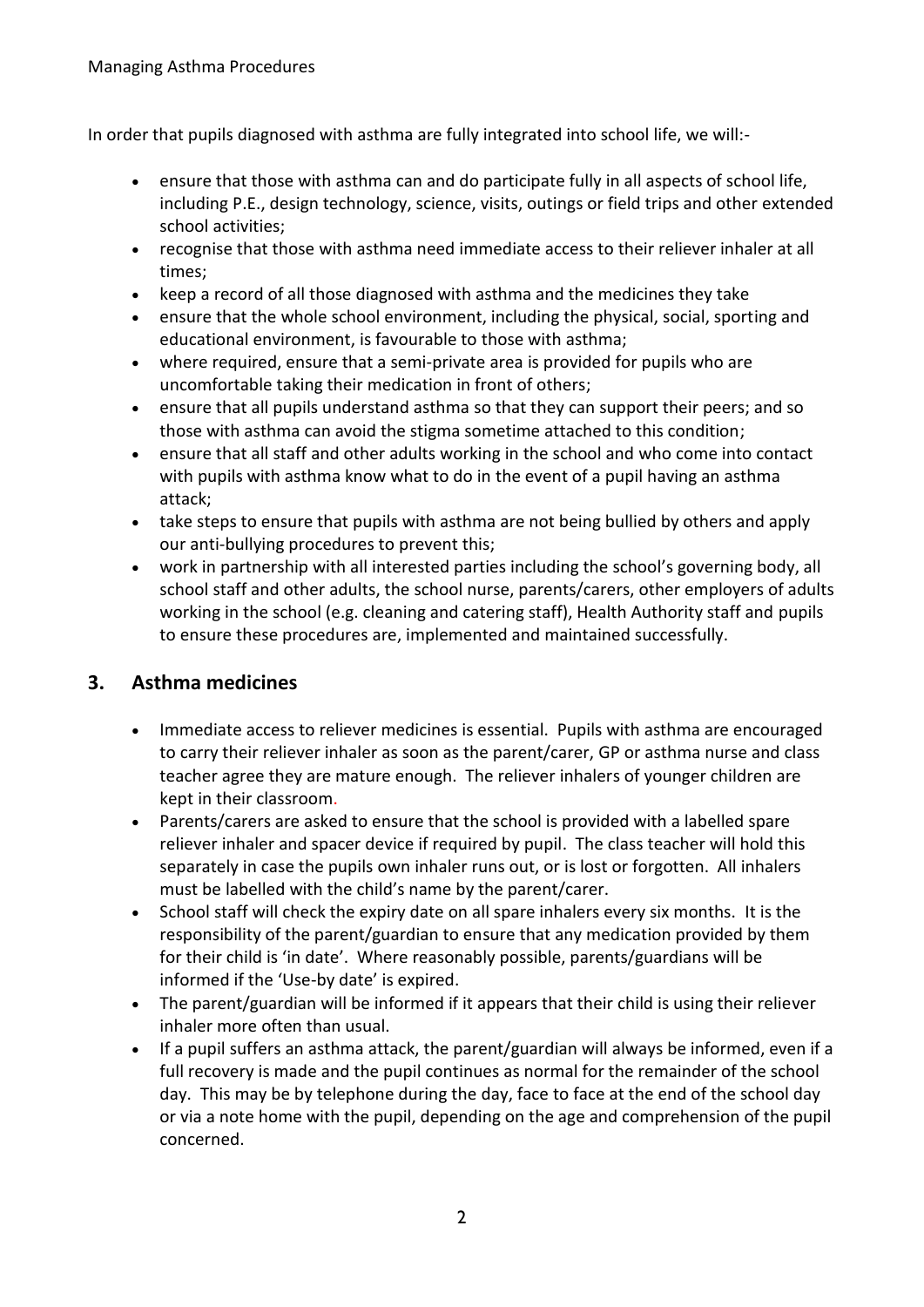- School staff are not required to administer asthma medicines to pupils (except in an emergency), however many of the staff at this school are happy to either do this or to supervise a pupil whilst he/she self-administers the medication.
- School staff who agree to administer medicines are insured by the local authority/school when acting in agreement with this policy. All school staff will allow access to inhalers whenever asked to by individual pupils.

# <span id="page-6-0"></span>**4. Record keeping**

At the beginning of each school year or when a child joins the school, parents/carers are asked if their child has any medical conditions, including asthma, on their enrolment form.

All parents of pupils with asthma are sent an 'Asthma UK School Asthma Card' to be completed by the GP and/or Asthma Nurse. This information is used to form the school asthma register, which is available to all school staff and other adults working in the school. The School Asthma Cards are issued to the parents on an annual basis to update. Parents must update or exchange the card for a new one if their child's condition or medication changes.

NOTE: School Asthma cards are available to download free of charge from Asthma UK (click here [to access\).](https://www.asthma.org.uk/globalassets/health-advice/resources/schools/school_asthma_card_september_2014_ver_b.pdf)

### <span id="page-6-1"></span>**5. Exercise and activity - PE and games**

- Taking part in sports, games and activities is an essential part of school life for all pupils. All teachers know which children in their class have asthma and teachers at the school are aware of which pupils have asthma from the school's asthma register.
- Pupils with asthma are encouraged to participate fully in all PE lessons. Those whose asthma is triggered by exercise are reminded to use their reliever inhaler just prior to warm-up exercises.
- Inhalers are collected by the PE teacher, stored in a box and taken to the sports field, gymnasium etc.
- If asthma symptoms develop during an activity, the individual will be encouraged to stop, take their reliever inhaler and sit quietly for at least five minutes, or until they feel well again, before re-joining the activity.
- PE teachers reassure all pupils who lack the confidence to partake in activities that they can take their inhaler whenever necessary and that they fully understand their condition. Failing this reassurance, the teacher will attempt to find a different role to keep the pupil involved in the activity and feel part of the group, such as umpire, referee, coach etc.
- Classroom teachers follow the above principles for games and activities involving physical activity.
- Where possible, on high pollen days, alternative indoor activities will be made available to those pupils particularly at risk.

### <span id="page-6-2"></span>**6. Out of Hours**

There has been a large emphasis in recent years on increasing the number of young people involved in exercise and sport in and outside of school. The health benefits of exercise are well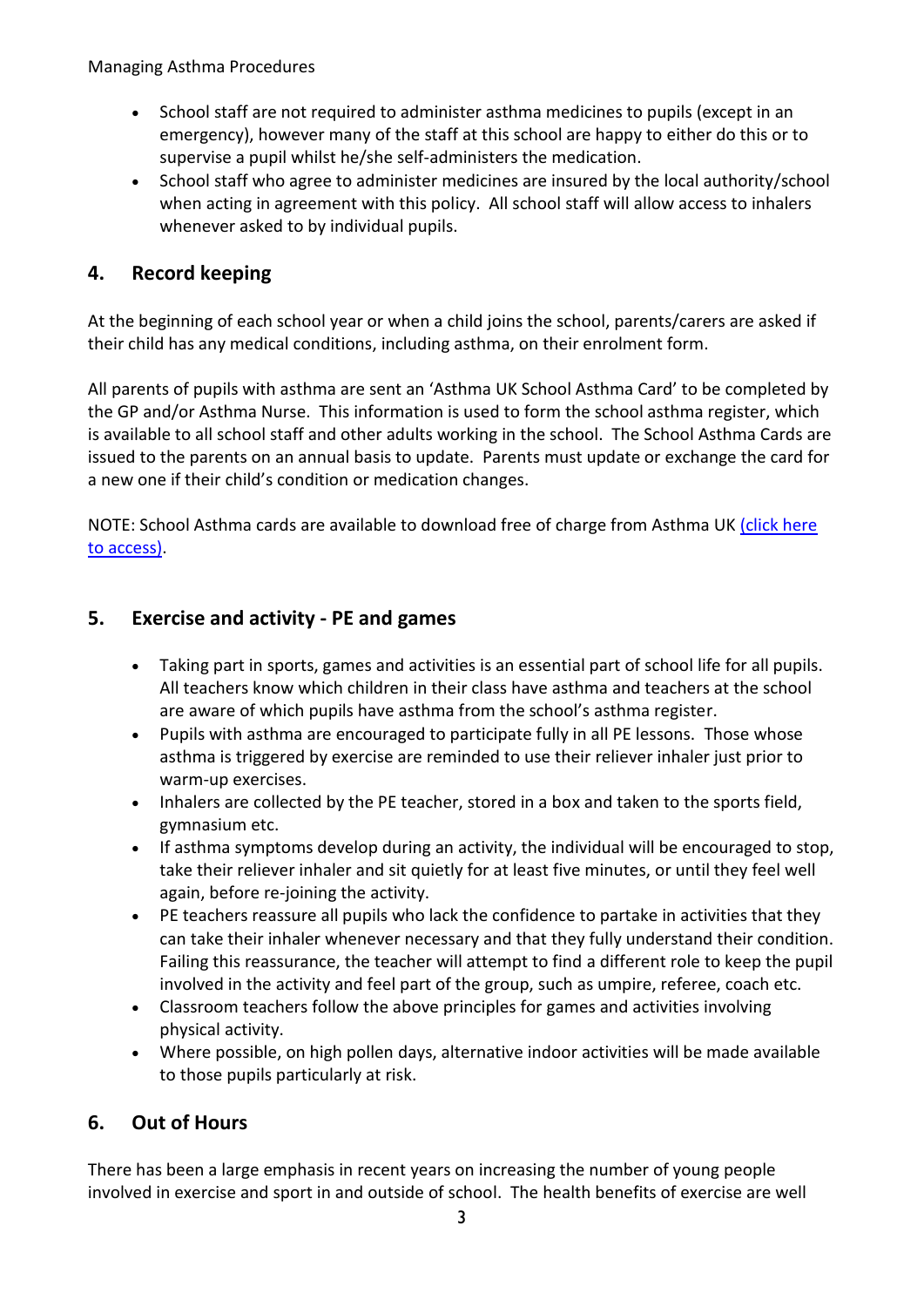documented and this is also true for young people with asthma. It is therefore important that the school involve pupils with asthma as much as possible in after school clubs.

PE teachers, classroom teachers and extended school sport coaches are aware of the potential triggers for pupils with asthma when exercising, tips to minimise these triggers and what to do in the event of an asthma attack.

# <span id="page-7-0"></span>**7. School Environment**

- The school does all that it reasonably can to ensure the school environment is favourable to pupils with asthma. The school does not keep furry or feathery creatures and ensures that in the event that such creatures are to be in school, extreme care is taken to ensure that pupils with asthma are not placed in a situation that could trigger an asthma attack.
- This school has an absolute 'no smoking' policy and steps are taken to ensure that staff and other adults leading or supervising on off-site visits also adhere to this policy.
- As far as possible the school does not use chemicals in science and art lessons that are potential triggers for pupils with asthma. Pupils with asthma are encouraged to leave the room and go and sit in the school office if particular fumes trigger their asthma.
- All classrooms are regularly wet dusted and cleaned to reduce dust and house dust mites. Rooms are well ventilated to prevent the build-up of mould through condensation. Any damp or mould areas are treated as quickly as possible.
- Where contractors are on site, regular discussions take place with the contractor to ensure that pupils or staff with asthma are not placed at increased risk as a result of chemicals or working procedures e.g. adhesives or dust.
- Where possible, grassed areas are not mowed during school hours and pollinating plants will be avoided inside the school.
- Changing rooms are well ventilated and pupils are encouraged to use unscented products and non-aerosols.

### <span id="page-7-1"></span>**8. Off-site and Residential Visits**

- During off-site visits, inhalers, where required, are carried by the individual pupil or a member of staff in charge of a younger pupil. All school staff will allow individuals with asthma to take their medication when they need to.
- Preventer inhalers may be necessary on off-site visits with a residential element. In this case, the parent/guardian must complete the medical section of any Visit Consent Form with full details of the dose and frequency of the medication. All preventer inhalers will be labelled with the pupil's name by the parent.
- Other medical requirements for a pupil on an off-site visit may include oral steroids (usually taken in the morning) and the use of a nebuliser. The usual procedures for administering medication (steroids) will be followed such as written parental consent, administration of medication record etc. Ay staff assisting with the use of a nebuliser will receive training from a medical professional (See Safety Series M04 for further information)

### <span id="page-7-2"></span>**9. When a pupil is falling behind in lessons**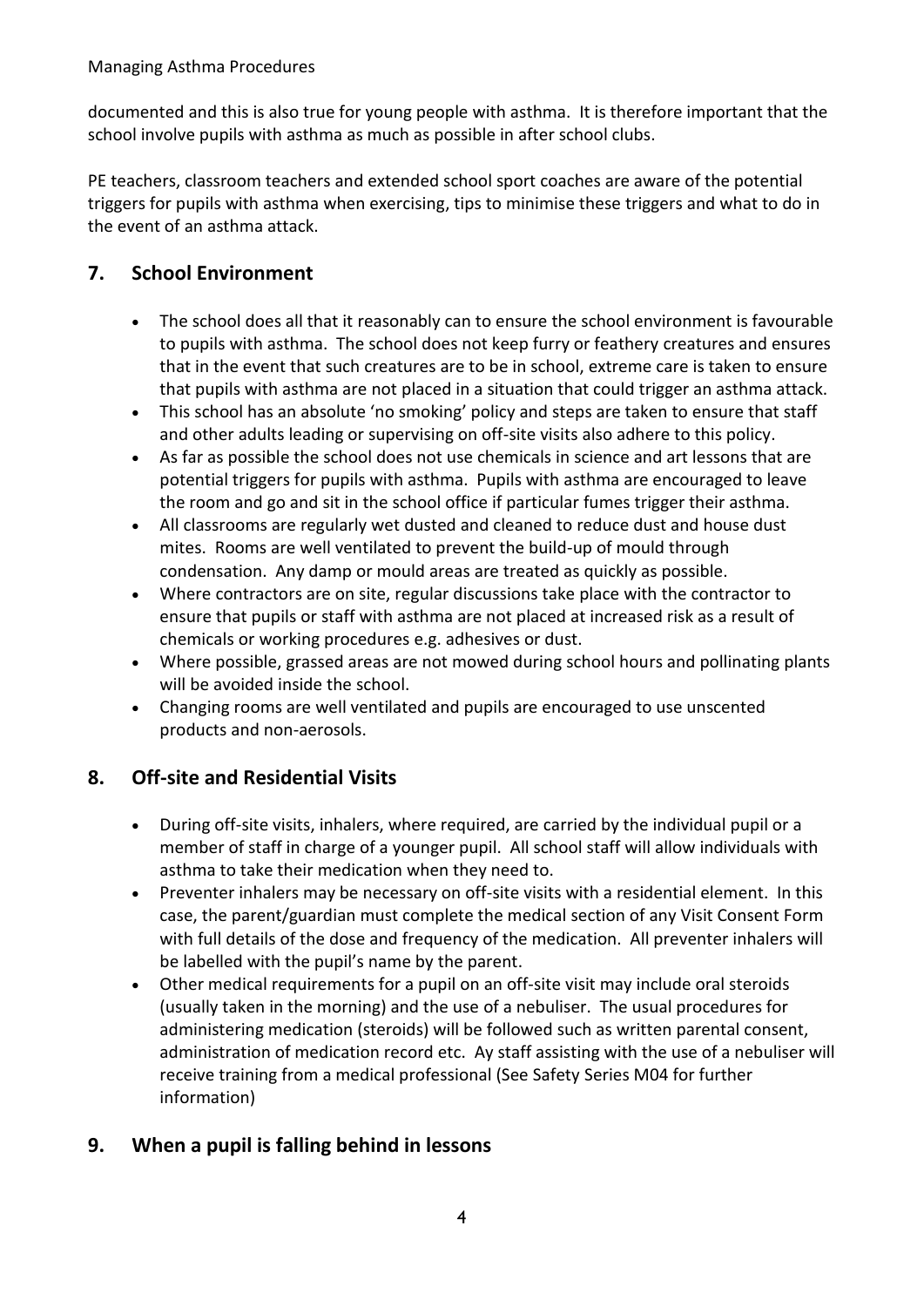If a pupil is missing a lot of time at school or is always tired because their asthma is disturbing their sleep at night, the class teacher will initially talk to the parents/carers to work out how to prevent their child from falling behind. If appropriate, the teacher will then talk to the school nurse and special education needs coordinator about the pupil's needs.

The school recognises that it is possible for pupils with asthma to have special education needs due to their asthma.

# <span id="page-8-0"></span>**10. Bullying**

Whilst bullying can happen to any pupil in school, the school recognises that those that are different can be particularly vulnerable. Our Anti-bullying procedures which are part of the Whole School Behaviour Policy will be used and enforced in any situation where a pupil is being bullied or intimidated.

### <span id="page-8-1"></span>**11. Asthma Attacks**

All staff and other adults who come into contact with pupils with asthma know what to do in the event of an asthma attack.

In the event of an asthma attack the school follows a clear procedure visibly displayed in every classroom throughout school*.*

### <span id="page-8-2"></span>**12. Disclaimer**

This school cannot accept responsibility for any pupil whose parent/guardian has not provided an inhaler for use by their child during the school day, although every attempt will be made to ensure that medical attention is sought at the earliest opportunity in the event of an emergency.

### <span id="page-8-3"></span>**13. Access and Review of Policy**

The Asthma Procedures will be accessible to all staff and other adults working in the school and the community through the school's website. Hard copies can be obtained through the school office. These procedures will be reviewed on a two yearly cycle.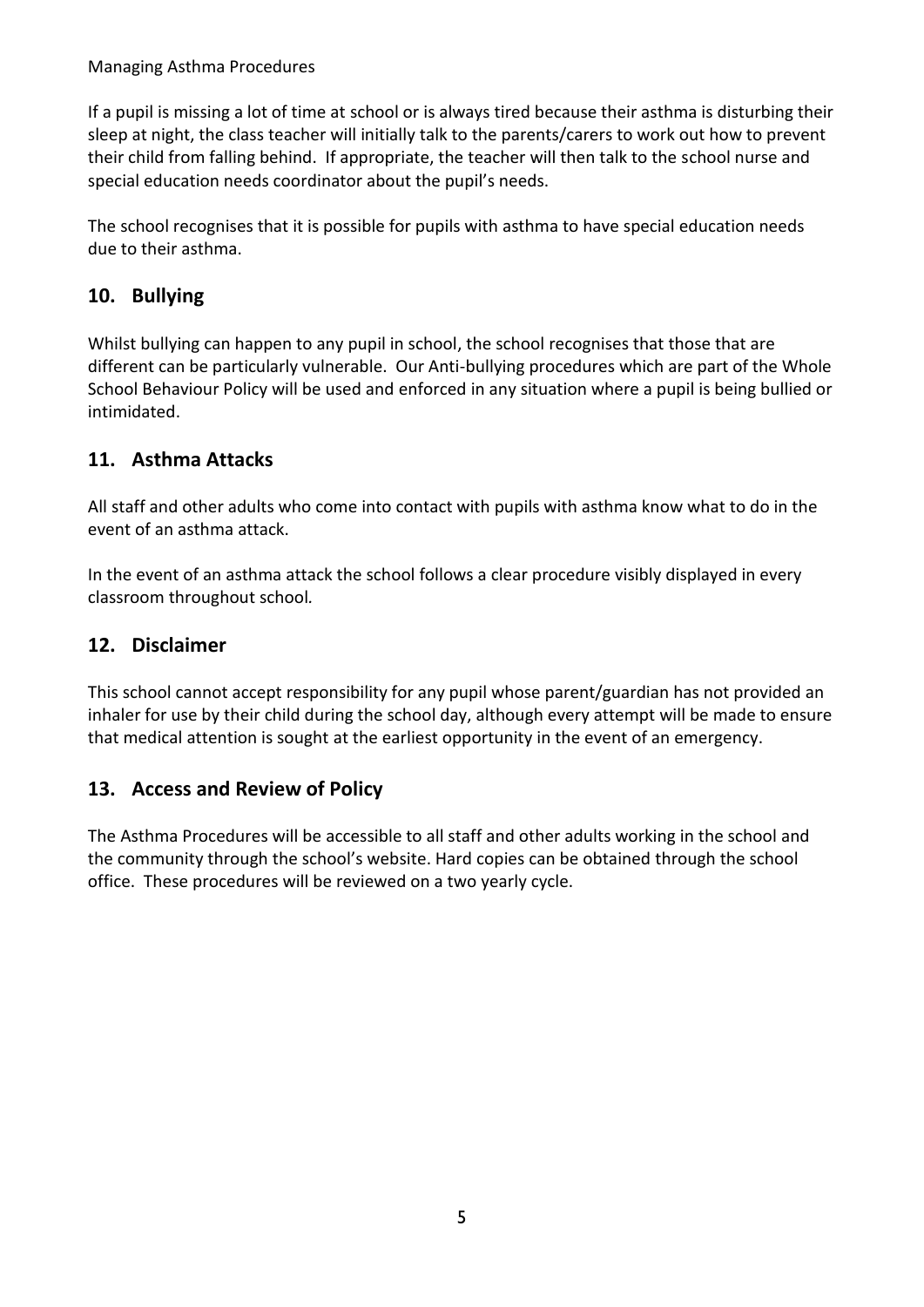#### **SAMPLE LETTER TO PARENTS OF PUPILS DIAGNOSED WITH ASTHMA**

Dear Parent\Carer

School Asthma Care Plan

We are committed to providing quality care and support for children diagnosed with asthma. You will be pleased to know that this school takes its responsibilities to pupils with asthma seriously and that the school has asthma procedures to enable all staff members and other adults to help your child manage their condition.

To ensure your child receives the best possible care at all times, we ask you to assist with the following:-

- $\clubsuit$  Complete the School Asthma Card enclosed (if you are in any doubt about the treatment, please take the form to your doctor or asthma nurse for completion)
- Sign the declaration form
- Inform school immediately of any change of treatment (when appropriate)
- Ensure your child has a reliever (blue) inhaler for use in school (and a spacer if this is the usual method of delivery) as well as a home inhaler. School inhaler to be kept in school please during term time.

Please complete even if your child has no symptoms at present and only has a history of asthma. We still need this information. If you have any questions or wish to see a copy of the Asthma Procedures and procedures, please contact myself or the School Nurse. Thank you for your cooperation in this important matter.

Yours sincerely

HEAD TEACHER

………………………………………………………………………………………………….

#### XXXXXXX SCHOOL - ASTHMA DECLARATION

I ……………………………………………………. (parent/carer's name) confirm that my

child…………………………………….……………… is :-

- (a) able to take responsibility for the administration of their own reliever in school (blue) inhaler when required **or**
- (b) unable to take responsibility for the administration of their own reliever inhaler (blue) and will require assistance from parent\carer during school hours

Date……………………………